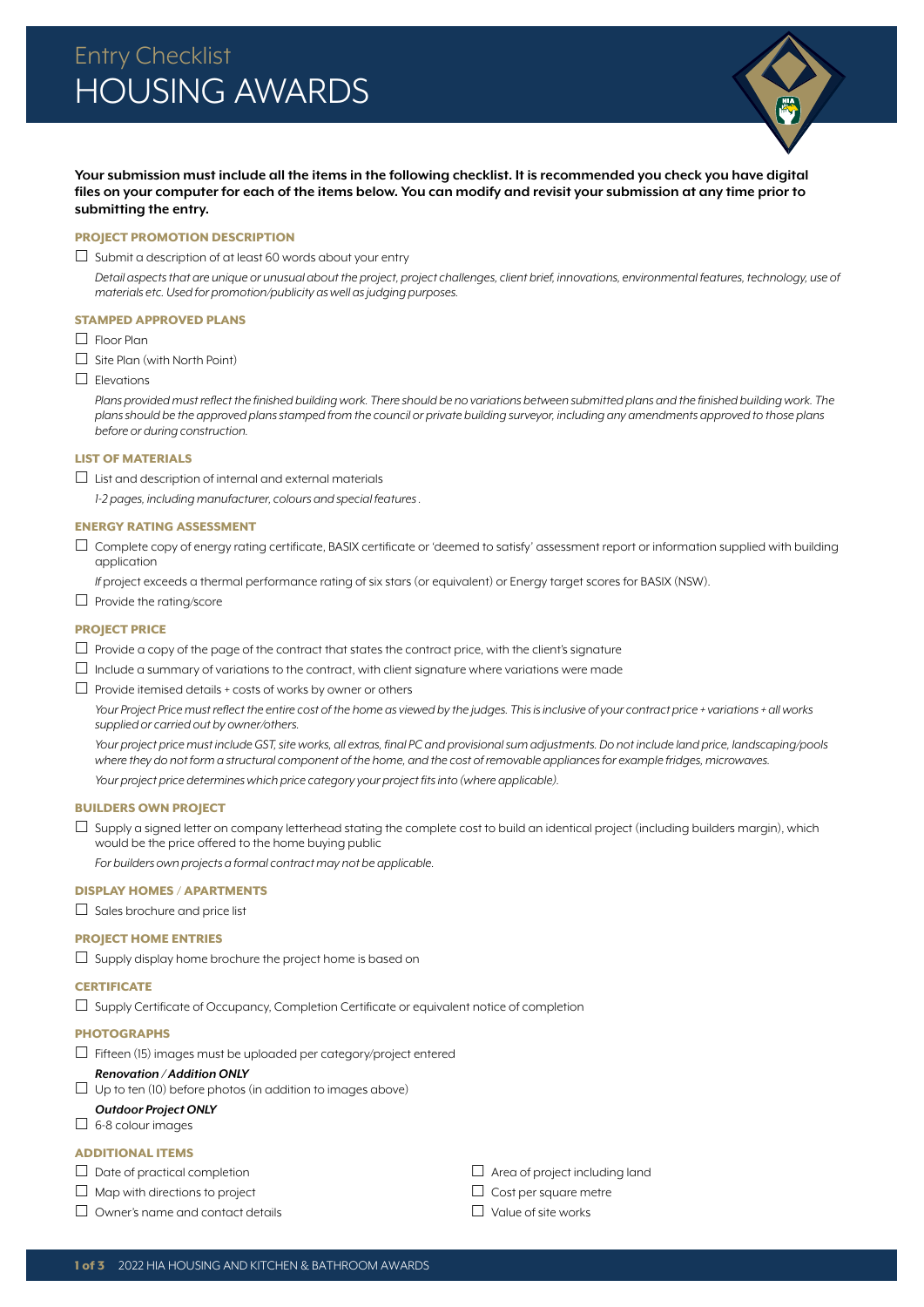

# **Your submission must include all the items in the following checklist. It is recommended you check you have digital files on your computer for each of the items below. You can modify and revisit your submission at any time prior to submitting the entry.**

## PROJECT PROMOTION DESCRIPTION

 $\Box$  Submit a description of at least 60 words about your entry

*Detail aspects that are unique or unusual about the project, project challenges, client brief, innovations, etc. Used for promotion/publicity as well as judging purposes.*

### WORKING DRAWINGS

Drawings must include scale. Detailed working drawings, including:

- $\Box$  floor plans
- $\Box$  elevations and cross sections
- $\Box$  cabinetry/joinery plans
- $\Box$  perspectives (optional)
- $\Box$  house plan with new work area identified
	- *Plumbing, electrical/lighting and structural details must appear on plans and elevations.*

#### PROJECT PRICE

Your project price must only be the cost to build the project (kitchen, bathroom etc) entered. Do not supply the cost to build the entire house.

- $\Box$  Provide a copy of the page of the contract that states the contract price, with the client's signature
- $\Box$  Include a summary of variations to the contract, with client signature where appropriate
- $\Box$  Provide itemised details and costs of works by owner or others

*Your Project Price must reflect the entire cost of the project as viewed by the judges. This is inclusive of your contract price + variations + all works supplied or carried out by owner/others.* 

*Your project price must include GST, all prime-cost items, cabinets, splashbacks, benchtops, taps, sinks, baths, trades, installation, etc. Do not include the cost of removable appliances such as fridges, microwaves, etc.* 

*Your project price determines which price category your project fits into (where applicable).*

# BUILDERS OWN PROJECT

 $\Box$  Supply a signed letter on company letterhead stating the complete cost to build an identical project (including builders margin), which would be the price offered to the home buying public

*For builders own projects a formal contract may not be applicable.*

# **PHOTOGRAPHS**

- $\Box$  Supply ten (10) colour images of the project entered
- *Renovated Kitchens and Bathrooms Only*
- $\Box$  Supply four (4) before photos (in addition to images above)

#### ADDITIONAL ITEMS

- $\Box$  Date of practical completion
- $\Box$  Map with directions to project
- $\Box$  Owner's name and contact details
- $\square$  Dimension of project
- $\Box$  Cost per square metre

### LIST OF MATERIALS USED IN THE PROJECT

 $\Box$  List of materials used in project

*Provide a list and description of materials used in project, such as: cabinetry materials, finishes and colours/appliances, or sanitary ware, fixtures and fittings/splashback or wall treatments/flooring, painting and decorating.*

#### KITCHEN DESIGN AND BATHROOM DESIGN ONLY

In addition to the items listed above, please also submit the following:

Design Statement

Provide details on your client brief; how requirements were achieved; needs fulfilled; problems overcome and innovations included in *the project.* 

#### List of materials **proposed to the client**

*Provide a list and description of materials proposed to the client, such as: cabinetry materials, finishes and colours / appliances, or sanitary ware, fixtures and fittings / splashback or wall treatments/flooring, painting and decorating.*